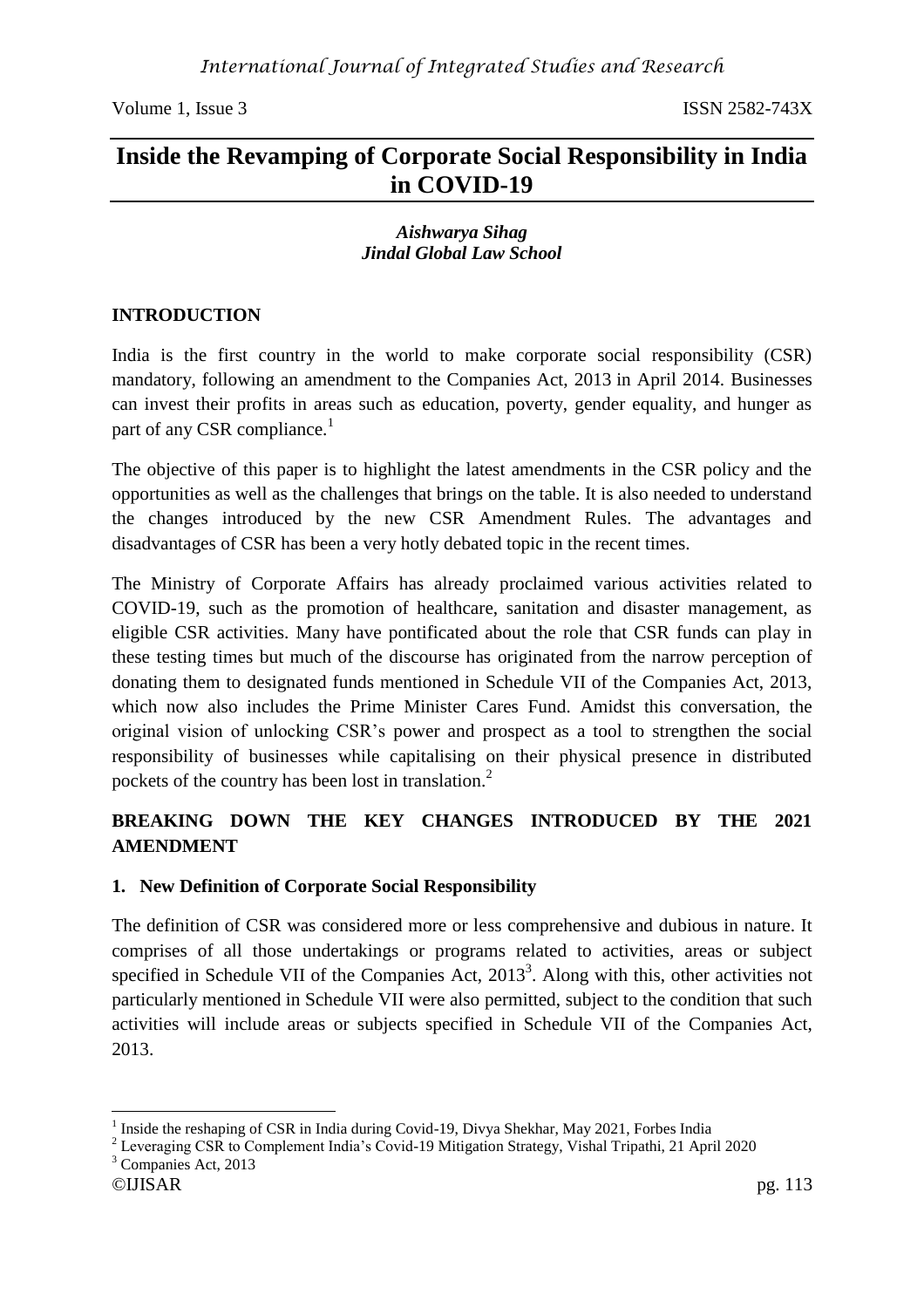Although there was a need to include any activities, areas or subjects mentioned in Schedule VII of the Companies Act, 2013 but at the same time, the quantum of the same was nowhere an compulsion. The Companies were carrying out any sort of social welfare activities by including the insignificant part of activities mentioned in Schedule VII of the 2013 Act and regarding all activities carried out as CSR. <sup>4</sup>

In accordance with the newly introduced CSR definition, the following activities will not be regarded as part of a CSR expenditure:-

Activities carried out in normal course of business.

Exclusion for three years till FY 2022-23, in case companies incur expense for Research & Development activity with respect to covid-19 vaccine, drugs or medical devices, to such companies which are engaged in R&D activity of new vaccine, drugs and medical devices in their normal course of business. This exclusion will be allowed only in case the companies are doing such R&D in collaboration with organisations as mentioned in item 'ix' of schedule VII and disclose the same in their board's report.

Activity carried out outside India.

Excluded: training of Indian sports personnel appearing on behalf of any State or Union territory at national level or India at international level

- Donation to political party under section 182 of the Companies Act, 2013. The same was already excluded by virtue of Rule 4 (7) of the CSR Amendment Rules.
- Activities profiting the employees only-

In case the activity is intended to provide generic benefit to the public and large and the employees also get benefited in the process, the Rule does not intend to discard such activity as a CSR activity. The idea is that the companies should not come out with activities where the employees are the only intended beneficiaries.

It is also noteworthy that the definition of 'employee' has been referred from Code on Wages which is quite broad.

In the draft rules, it was proposed that the activities which have less than 25 percent employees shall be deemed to be CSR activity. This proposal has been dropped in the final Rules.

• Sponsorship activities which help the company in deriving marketing benefits. This has now has been made undoubtedly clear that sponsorship or marketing activities cannot be classified as CSR expenditure.

<sup>©</sup>IJISAR pg. 114  $\overline{a}$ <sup>4</sup> A brief on the CSR Amendment 2020, Rachit Garg, April 2020, IPleaders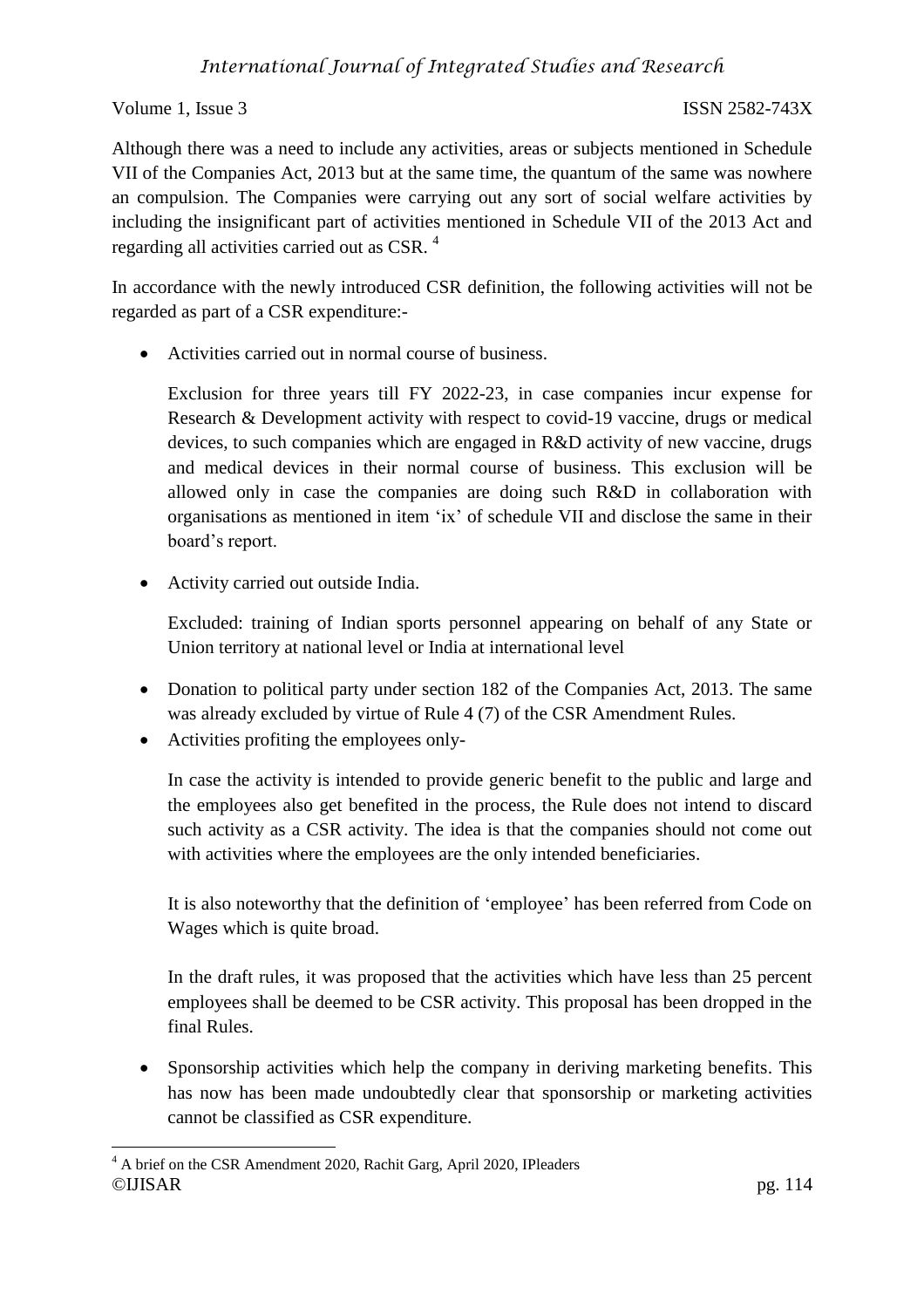Activities carried out for fulfilling statutory obligation.

This is not a new provision, this was already covered under Rule 4 of CSR by Ministry of Corporate Affairs from where it has been replaced in the definition clause.<sup>5</sup>

## **2. Definition of CSR Policy**

In the CSR Amendment Rules, a new definition has been provided to CSR Policy. Pursuant to such definition, CSR policy essentially means a statement that describes and includes the approach and directions of the Board regarding CSR activity to be undertaken by the company on the recommendation of the CSR Committee. Additionally, it includes the regulations for selection, implementation and monitoring of activities, and the particular manner in which an annual action plan must be prepared. Policy in its literal sense means course of action, terms and conditions, and mechanism to implement or attain something. Its meaning is not just limited to restricting the nature of activities to be undertaken, on the contrary it aims to cover all questions of 'what, when, how and where?' If there is a comparison drawn between the new definition with the old repealed definition, it can be established that the streamlining effect has been given to it which appears to be much more clear, explicable and precise in nature.<sup>6</sup>

## **3. Introduction of the term 'International Organization'**

A new concept of international organization has been introduced in the new Amendment Rules. In accordance with Rule 4(3) of the CSR Amendment Rules: 'A company may engage international organizations for designing, monitoring and evaluation of the CSR projects or programs as per its CSR policy as well as for the capacity building of their own personnel for CSR.<sup>7</sup> This essentially means that a company on which CSR provisions are applicable can engage any international organization for designing, monitoring and evaluation of CSR projects except for the implementation of the CSR projects. Further, whether the CSR expenditure under CSR provisions allow payment to such international organization is yet to be established. The same will be allowed under CSR expenditure or not as the main objective of doing CSR expenditure is doing it in India and not outside India; and making payment to such international organization is also not covered under the scope of definition of administrative overheads provided under CSR Amendment Rules. With respect to Rule 2 (g) of CSR Amendment Rules, International Organisation means 'an organization notified by the Central Government as an international organization under section 3 of the United Nations

 $\overline{a}$ <sup>5</sup> CSR-comply or suffer provisions made effective, Nitu Poddar, January 2023, Vinod Kothari & Company

<sup>6</sup> Draft Rules make CSR more prescriptive, Pammi Jaiswal, Vinod Kothari & Company

<sup>©</sup>IJISAR pg. 115 <sup>7</sup> MINISTRY OF CORPORATE AFFAIRS NOTIFICATION New Delhi, 22nd January2021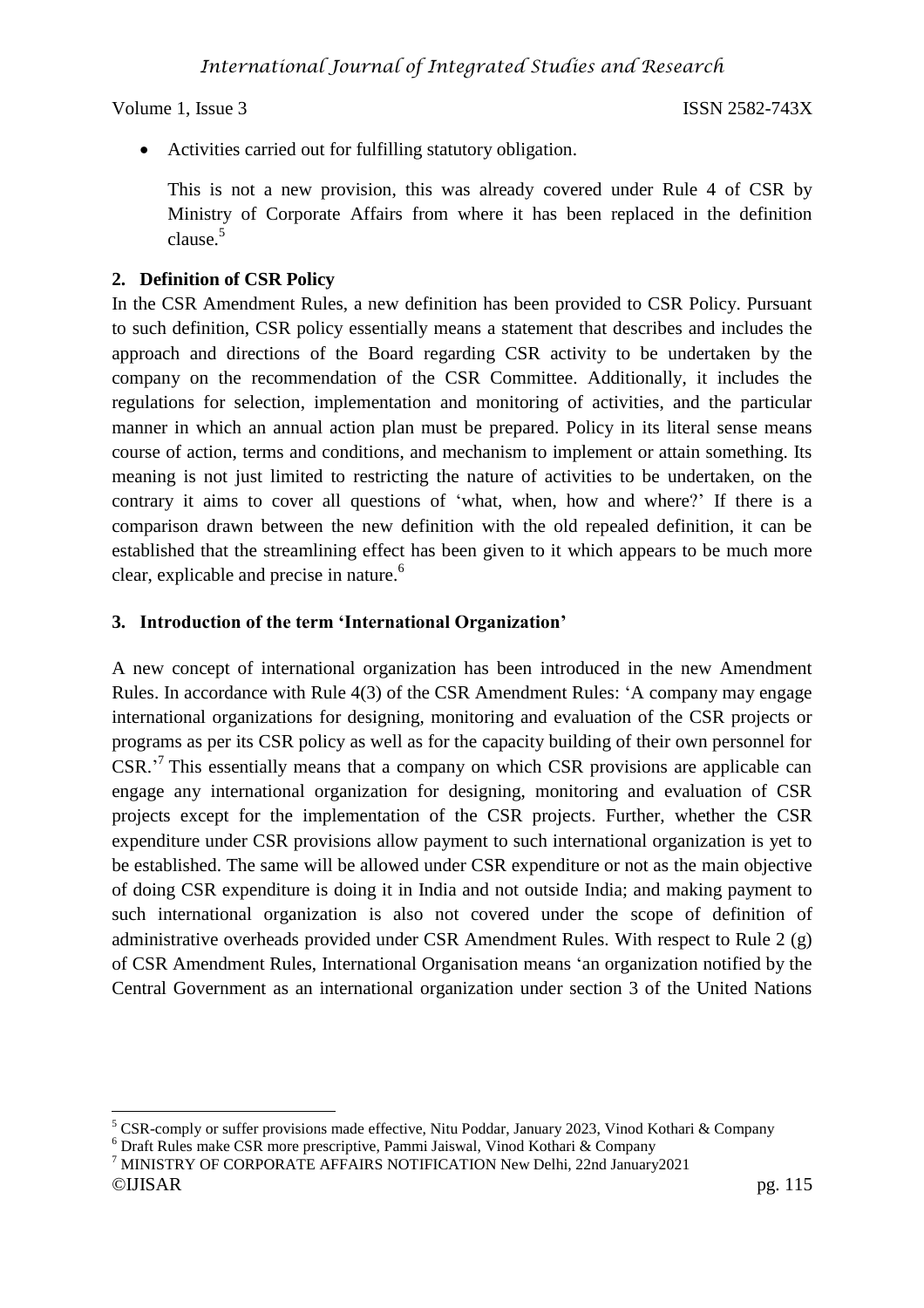(Privileges and Immunities) Act,  $1947<sup>8</sup>$  to which the terms of the Schedule to the said Act apply.<sup>9</sup>

### **Treatment of surplus out of CSR program**

Yet another notification for making Section 21 of the Companies (Amendment) Act, 2019 effective with respect to the amendments in the second proviso to Section 135(5) of the Companies Act, 2013 and insertion of sub-section (6) under Section 135 was introduced on 22th January 2021. Prior to such amendment, the concept was either 'comply or explain the reason for not complying', but after the amendment has been made effective under the second proviso to Section 135(5), the concept has totally changed to 'comply or transfer the unspent amount' to a Fund specified under Schedule VII of the Companies Act, 2013 within 6 months from the end of the financial year. Therefore, even in the cases where implementing agency has been hired to perform CSR Activity, the Company has to justify whether actual expenditure has occurred or not and in case it has not occurred, the company is under obligation to transfer such 'unspent amount' to the fund specified under Schedule VII of the Companies Act, 2013.

Whereas, if the company has undertaken any ongoing project in accordance with a CSR Activity, the Company has to transfer the unspent amount to a specific account namely 'Unspent Corporate Social Responsibility Account' to be opened with any Scheduled Bank within a period of thirty days, and the company must make assure that the amount is spent within a period of three years, failing which, the unspent amount will be transferred to the fund specified under Schedule VII of the Companies Act, 2013.

## **5. Meaning of the concept of 'Ongoing Projects' and its significance**

The definition of Ongoing Projects provided by Rule 2 (i) of the CSR Amendment Rules describes it as multi-year projects carried out by the company in fulfilment of its CSR obligations with a timeline not exceeding three years. Additionally, this also covers those projects which were initially not approved as multi-year projects but the board has extended the same beyond one year on reasonable grounds and justification.<sup>10</sup> Further, the question arises whether the CSR Ongoing Projects must be completed in three years or only the amount of CSR expenditure under obligation must be spent in such timeframe and the project can be carried out beyond three years. With respect to this question raised, one must assure that the ongoing project and CSR expenditure both have to be achieved within the period of three years. It is noteworthy that the year of commencement shall not be included while calculating the three years period for the multi-year projects since inception.

 $\overline{a}$ <sup>8</sup> MINISTRY OF CORPORATE AFFAIRS NOTIFICATION New Delhi, 22nd January 2021

<sup>9</sup> Commentary on newly amended CSR Rules 2021, Santosh Pandey, March 2021, Taxscan

<sup>&</sup>lt;sup>10</sup> MINISTRY OF CORPORATE AFFAIRS NOTIFICATION New Delhi, 22nd January 2021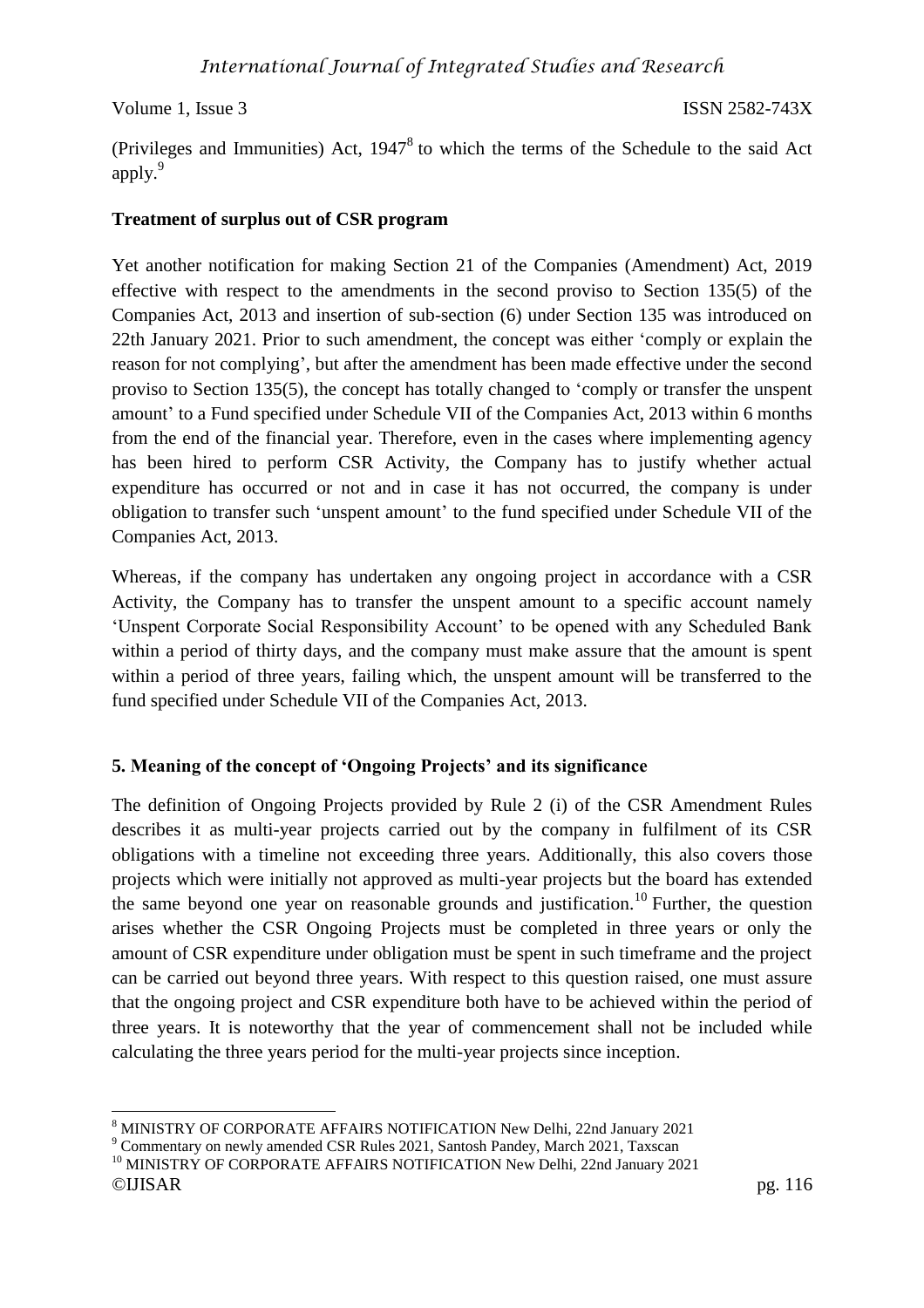#### **6. Changes in CSR Implementation (Rule 4) with respect to Rule 4 of the CSR**

The board is obligated to undertake the CSR Project either by itself or via a Company established under Section 8 of the Companies Act,  $2013<sup>11</sup>$ , registered public trust or society established by the Company or Central Government or State Government or through entity established under the statutory act of parliament or a state legislature. Also, the companies established under Section 8 of the Companies Act, 2013, registered public trust or society, not being an entity established by the Company, Central Government or State Government, or under any statutory act of parliament or state legislature can become involved in the implementation of CSR, provided such entity must have an recognized track record of at least three years in undertaking similar projects. Additionally, Section 8 Company, registered public trust or society, not being incorporated by the central government or state government or under any statutory act of parliament or state legislature, must also be registered under Section 12A and 80G of the Income Tax Act, 1961,  $^{12}$  and the companies not having such registration under the Income Tax Act, 1961 will not be eligible to undertake CSR Activities for the purpose of Companies Act, 2013. The amendment introduced by the new CSR Amendment Rules has taken a very deep turn and though the registration under Income Tax Act, 1961 is not mandatory in nature, but the same will be mandatory for the purpose of the Companies Act, 2013.<sup>13</sup>

#### **7. Evolution of 'Impact Assessment' Concept**

According to the new CSR Amendment Rules, an obligation has been made for certain companies to compulsorily get an impact assessment done. These companies include the companies which have an average CSR obligation of INR 10 Crore or more in the last three preceding financial years. This impact assessment has to be carried out by an independent agency and must be done for those CSR Projects undertaken by the Company which has an outlay of at least INR 1 crore and one year has elapsed before carrying out such impact study. The objective of introducing such a concept is to discover and substantiate whether the CSR Projects undertaken by the Company have in actuality benefited society to a satisfactory extent or not. The impact assessment hypothesis is nothing but similar to the examination of the patient done by the doctors after completion of their treatment.<sup>14</sup>

#### **8. Changes in the provision of 'CSR Expenditure'**

In the past, the rule related to CSR Expenditure was very ambiguous with loopholes as it only laid out that any expenses incurred for the CSR Activities sanctioned by the board will be equivalent to CSR Expenditure. Surprisingly, contribution to the corpus of CSR was regarded as CSR Expenditure. At the same time, if any expenses are incurred not in line with what has been mentioned in Schedule VII of the Companies Act, 2013, the same will not be regarded

 $\overline{\phantom{a}}$ <sup>11</sup> Companies Act, 2013

 $12$  Income Tax Act, 1961

<sup>&</sup>lt;sup>13</sup> Commentary on newly amended CSR Rules 2021, Santosh Pandey, March 2021, Taxscan

<sup>©</sup>IJISAR pg. 117 <sup>14</sup> CSR-comply or suffer provisions made effective, Nitu Poddar, January 2023, Vinod Kothari & Company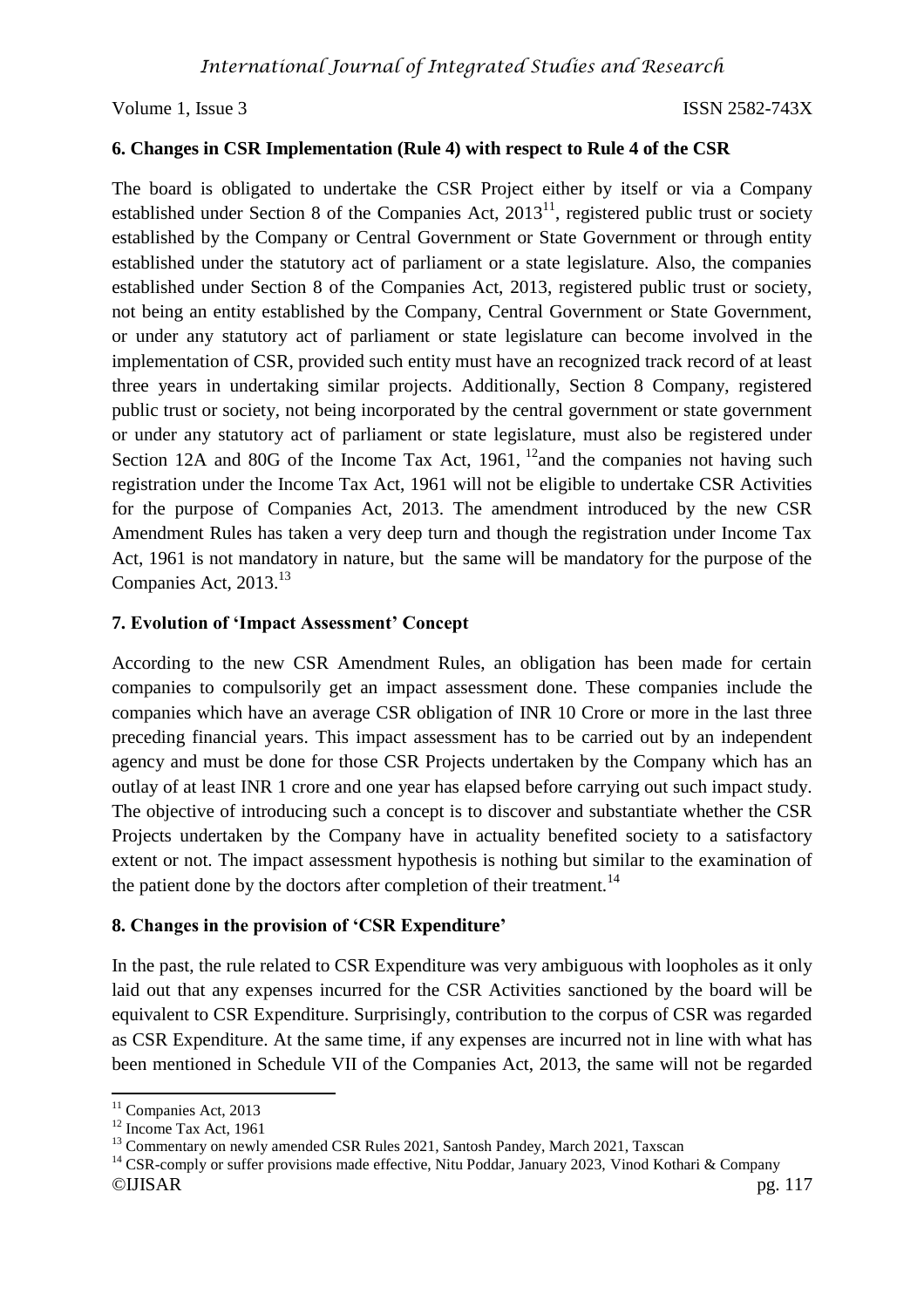as CSR Expenditure, as result of which the Companies had started booking expenditure under various heads with respect to CSR Activities and the true and fair picture of real expenditure which was supposed to be incurred on the CSR Activities was not underlined. However, now this issue has been systematically dealt with by making proper upper caps for the expenditure which cannot be ignored from incurring but where major manipulation can happen. To begin with, the upper cap has been provided on the expenditure for Administrative Overheads and the maximum of 5 percent of the total CSR Expenditure can now be spent under such head. Furthermore, any company which is undertaking impact assessment can book the expenditure incurred on such thing under CSR Expenditure and the same shall not exceed 5 percent of the total CSR Expenditure or INR 50 Lakhs, whichever is less.<sup>15</sup>

### **9. Set Off Provisions**

 $\overline{a}$ 

A lot of times the CSR Activities carried out by the Company makes more expenditure than the obligation under the Act. Since there was no provision of set-off of such excess expenditure and such excess amount spent cannot be carried forward for the upcoming years, corporates were not religiously spending on CSR. Under the new rules, particular provision has been inserted for such set-off under Rule 7(3) of the CSR Amendment Rules, which now allows the set-off of any excess amount spent by the Company in any year to carry forward for subsequent three years for set off against the obligation under Section 135(5) of the Companies Act, 2013 for those years. <sup>16</sup>Before this the Company must ensure certain nominal points like 'such excess amount is not including any surplus arising out of CSR Activities' and Board has passed a resolution for giving that effect of carrying forward and set off. This new provision will most definitely encourage more CSR Activities without any restrictions in  $mind.<sup>17</sup>$ 

#### **10. Treatment of Capital Assets under [Rule 7(4)]**

Under the new provisions, companies are allowed to spend CSR amount to create or acquire capital assets, but, such capital assets cannot be held by the Company itself and shall be held either by Company established under Section 8 of the Companies Act, 2013, Registered Trust, or Society having charitable objects and who have obtained CSR Registration number by filing e-Form CSR-1, or by beneficiaries of the said CSR Project, in the form of self-help groups, collectives, entities, or by a public authority. In all respects, the capital assets created or acquired by spending CSR amount will be held by the above-mentioned persons in a fiduciary capacity and the company cannot hold the owners of the same. Furthermore, if any capital assets created by the company prior to commencement of CSR Amendment Rules, the same shall be transferred in favour of the above-mentioned persons within 180 days from the

<sup>&</sup>lt;sup>15</sup> Commentary on newly amended CSR Rules 2021, Santosh Pandey, March 2021, Taxscan

<sup>&</sup>lt;sup>16</sup> MINISTRY OF CORPORATE AFFAIRS NOTIFICATION New Delhi, 22nd January 2021

<sup>©</sup>IJISAR pg. 118 <sup>17</sup> Commentary on newly amended CSR Rules 2021, Santosh Pandey, March 2021, Taxscan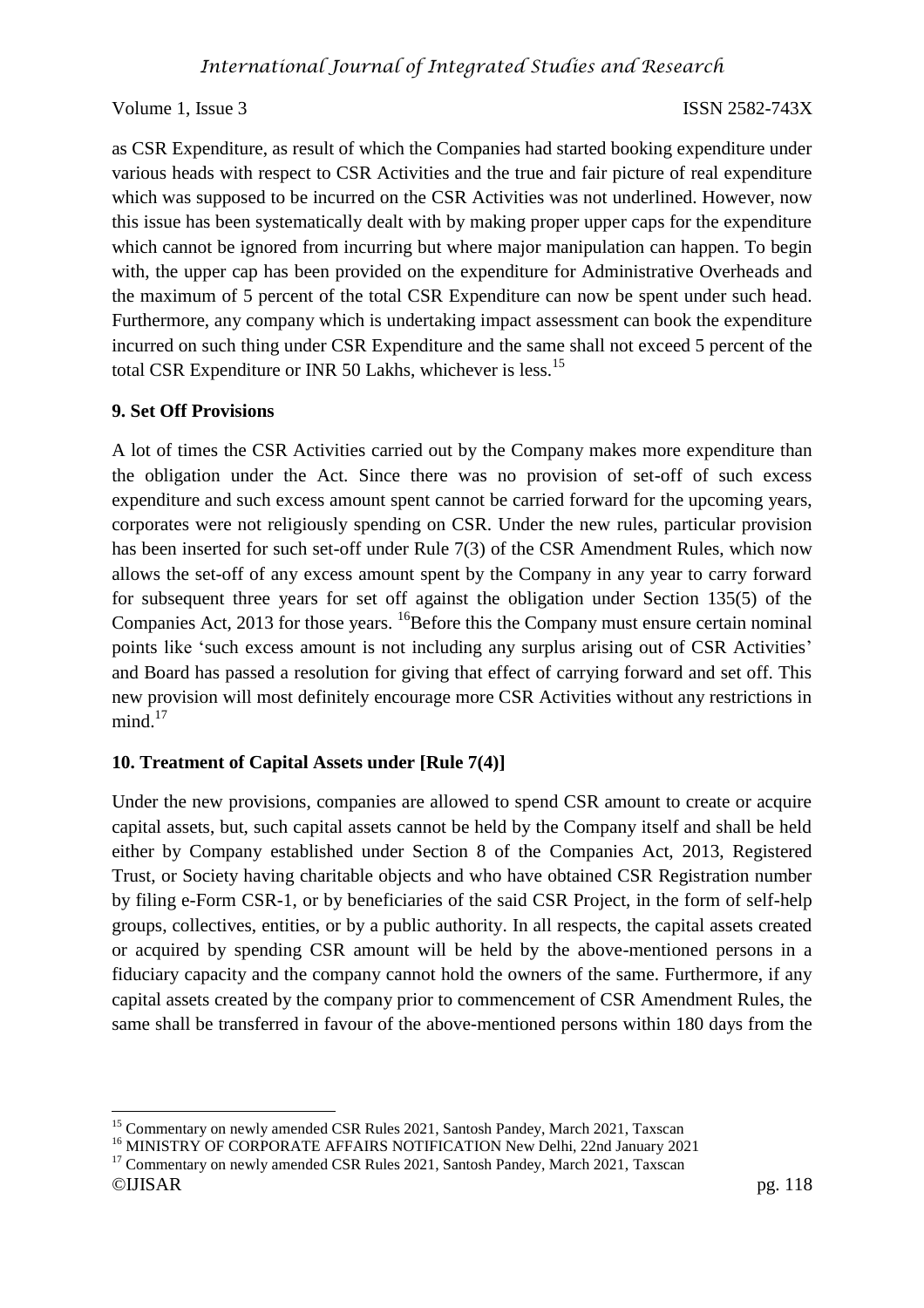$\overline{a}$ 

commencement of such rules, which may be further extended by the board based on reasonable ground and justification for 90 days.<sup>18</sup>

## **IS THE LAW BEHIND CORPORATE SOCIAL RESPONSIBILITY WORKING AS INTENDED?**

Earlier, many companies in India were using shady means and loopholes in the Companies Act to avoid disbursing large funds for CSR activities. One could marvel at the level of creativity involved in strategizing this evasion. Rather than fulfilling their social obligation and doing public welfare, they were convoluting the meaning of sustainability to serve their own financial interests. Many large organizations were handling CSR through their foundations while some intermediate size companies were creating internal teams to supervise projects carried out by implementing partners. Additionally, many companies had grabbed at the simple solutions for their desired expenditure, by financing the government's most pressing issues such as building toilets as part of Narendra Modi's 'Clean India Mission' or pumping investments into the Prime Minister's Relief Fund.

One of the ways Indian companies were increasing their profit in the name of CSR is through awareness campaigns. As innocuous as it may sound, these campaigns were actually profit driven marketing schemes that do more for the brand than the beneficiaries.

Awareness campaigns usually incorporate matters related to health and sanitation. Corporates classify them as social outreach programmes/schemes for behaviour change. Fast moving Consumer Goods (FMCG) companies run these campaigns as part of their CSR in new markets to grow market for their own products, like handwash, soaps, sanitizers, detergents and other toiletries. This CSR expenditure would have otherwise fallen under the cost for business promotions. There is no room for shared value proposition in CSR, yet some conglomerates are getting away with it especially after COVID-19.

These are all noble causes but are these actions really promoting CSR in India? Are they creating actual value for the companies and the communities? Are they transforming corporate behaviours? Or are they just a sop to please the government?

However, there are some companies who are doing exceptionally well in regards to CSR, there are some who are catching up and there are some who have not even apprehended the concept of CSR and probably are not doing it the way it should be done.

Former Rajya Sabha Member Beni Prasad Verma was accused of diverting crores of CSR funds by public company SAIL to a private university for his own gain. In the past, ministers

<sup>©</sup>IJISAR pg. 119  $18$  Draft Rules make CSR more prescriptive, Pammi Jaiswal, Vinod Kothari & Company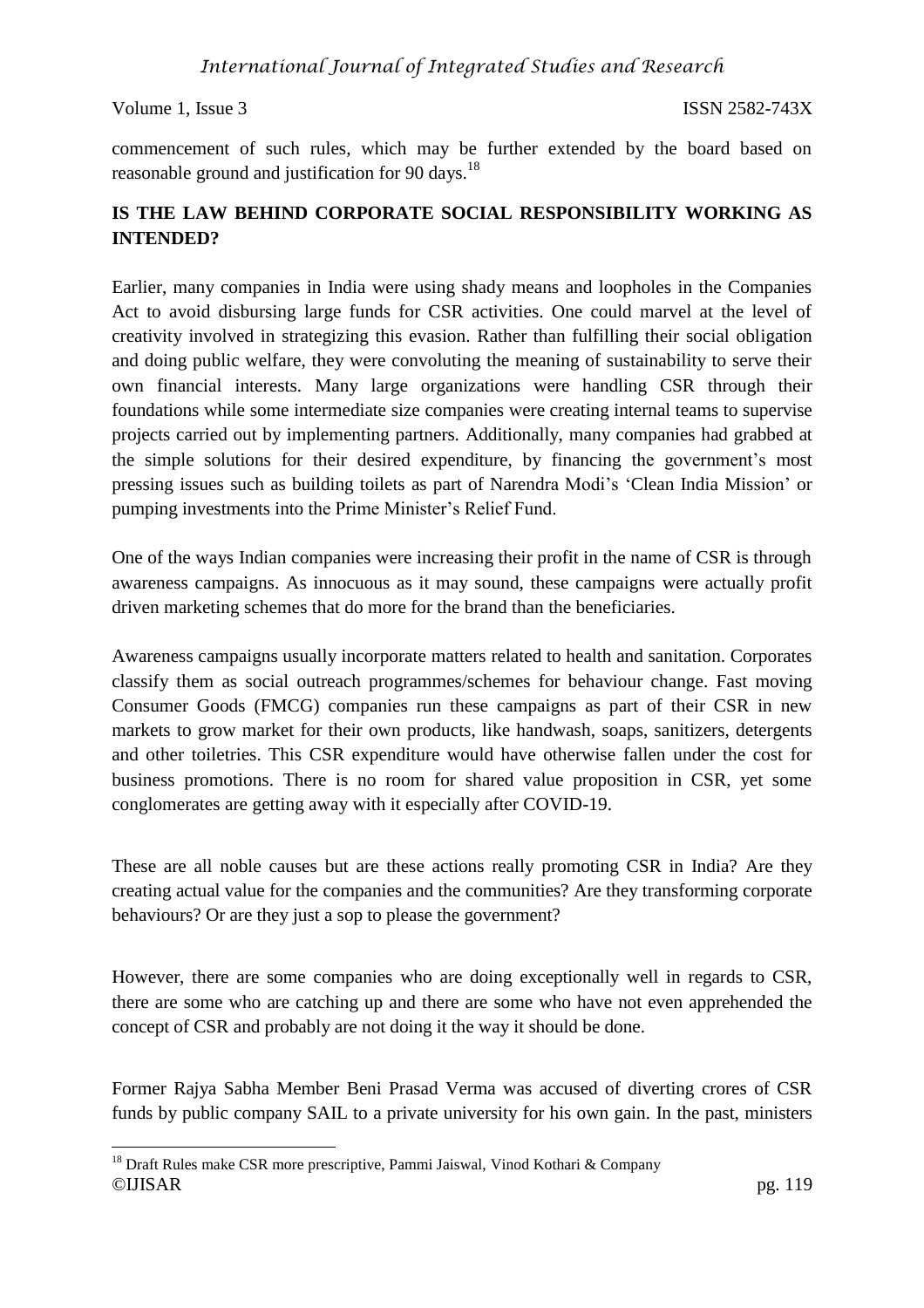have reportedly used the CSR funds from public sector companies to hire choppers and run ads for their political parties. With the amendment, any sort of donation to political party under section 182 of the Companies Act, 2013 will not be regarded as a part of the CSR expenditure<sup>19</sup>.

Hopefully, the Amendments in the CSR rules will place a greater responsibility on companies in India to set out a clear CSR framework requiring companies to formulate a proper CSR policy and spend on social upliftment activities. Boosting profits is no longer the sole business performance indicator for the corporate and they have to play the role of responsible corporate citizens as they owe a duty towards society.<sup>20</sup>

## **LONG WAY TO GO**

The new Rules give out strict punishment for non-compliance, which is a long way from the social responsibility regulation that was initially voluntary for companies. The new Rules stipulate greater obligations for the Board and the CSR Committees of companies to monitor and report on CSR activities through annual action plans along with a necessity for certification of the CFO on fund disbursal and utilisation.

Capital assets that companies have produced or obtained using CSR cannot be held directly by them but by the NGOs or project beneficiaries, including a Section 8 company, registered trust or society. Accordingly, if companies procure movable or immovable assets like ambulances or construction of school buildings, for instance, they are bound to pass it on to the CSR entity within six months. So many companies are distressed as they do not have their own CSR Foundations and they usually partner with third-party NGOs that carry out their CSR activities.

Along with this, there are other changes to the Rules that both companies and non-profit organizations are expected to find demanding as they go about their CSR activities this year. One is a provision that states transfer of unspent funds to a designated Unspent CSR account or to a fund specified in Schedule VII of the Companies Act, 2013 within prescribed timelines. This creates a lot more pressure on spending in contrast with using it judiciously.

Professionals and experts in the social sector direct our attention towards other challenges, aggravated by the pandemic and the recent amendments, which need to be ironed out.

Non-Governmental Organizations do not get money to scale up people skills, governance, technological capabilities and their ability to fundraise. Growing organisations require financial assistance for that to be able to make a significant difference. But most organisations, including the amendments, consider these expenses as simply overhead expenses of an NGO. This creates a malicious cycle. If the NGO cannot invest in the growth of their non-profits, they can't deliver a better quality of impact. Corporate Social

 $\overline{a}$ <sup>19</sup> Shady tactics by India to spend less on CSR, Kasmin Fernandez, October 2020, The CSR Journal

 $20$  CSR in India is now a law, B The Change, June 2016